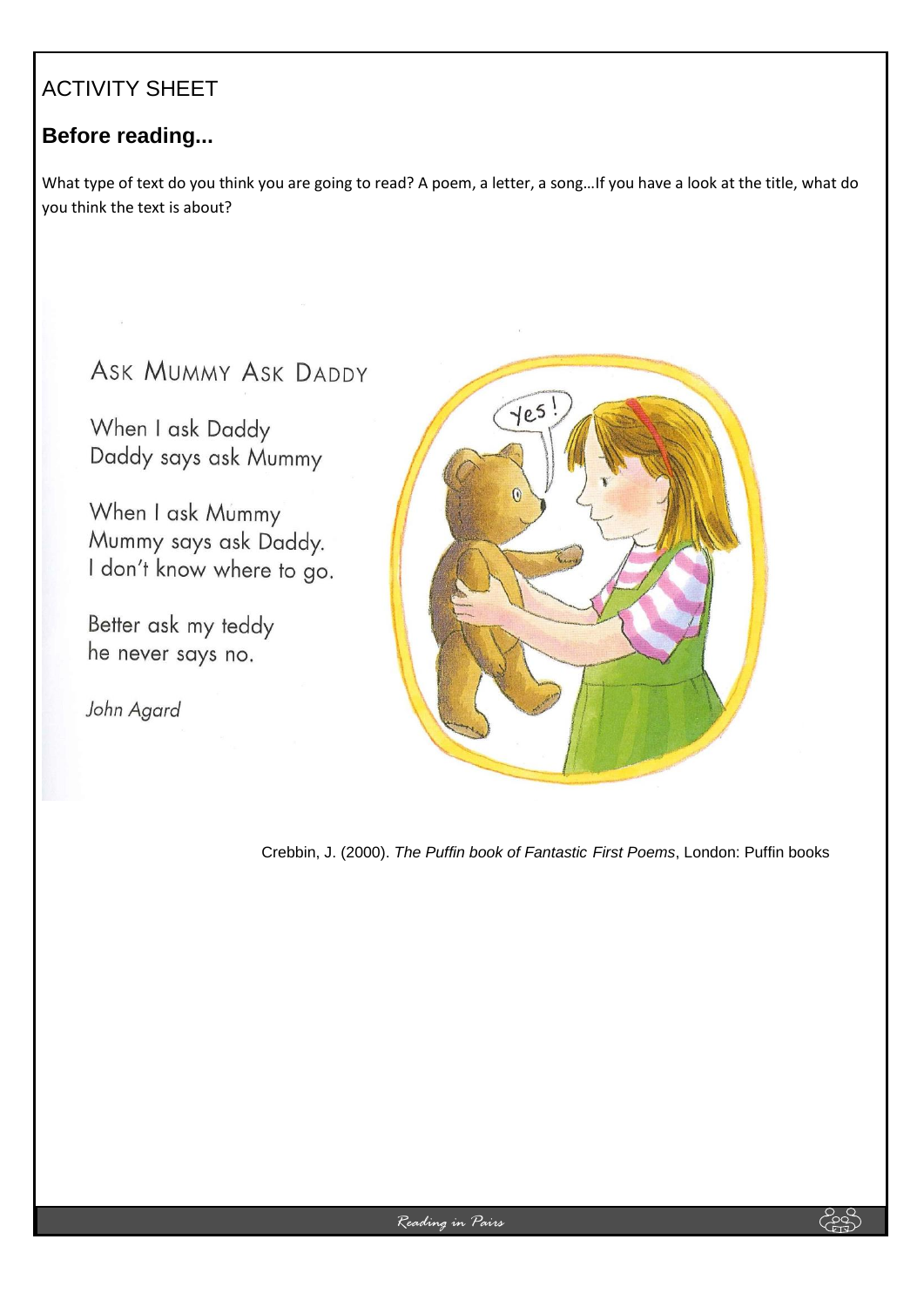## **Reading comprehension**

- 1. Did you guess the text is a poem? How did you guess it?
- 2. Write the four characters the text talk about.
- 3. According to the text , are the next sentences true or false?

-The girl always asks questions to her mother and father

- -The parents give her their opinions
- -She prefers ask her dog
- -The teddy always says yes
	- 4. Do you understand what happens with the girl? Are you in the same situation with your parents? Could you explain an example in your life?
	- 5. Why do you think the girl prefers ask her teddy? Is it possible?

#### **Extra activities**

- 1. Look for some information about the writer.
- 2. Try to memorize the poem.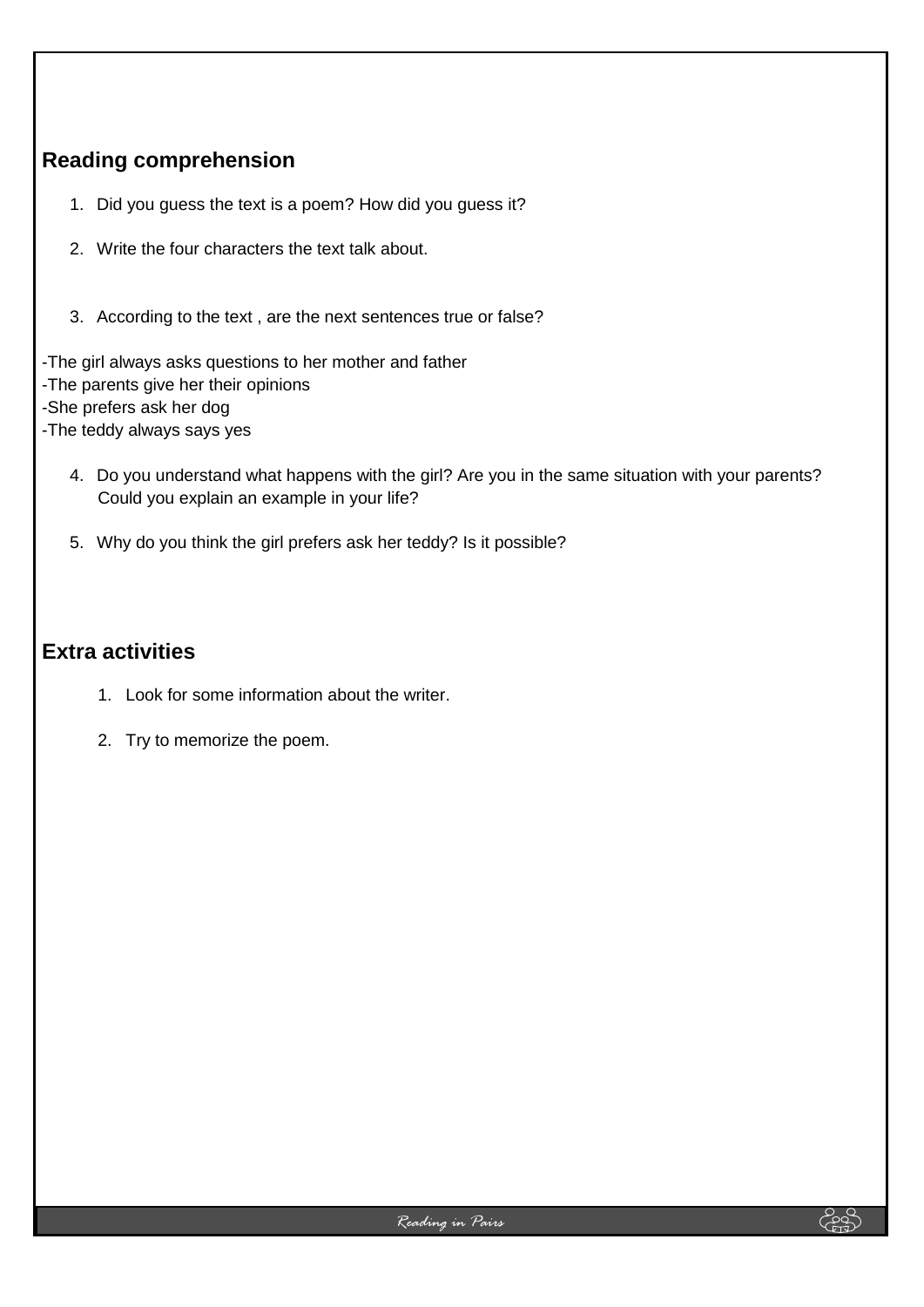## LANGUAGE SUPPORT

# **Before reading…**

# **Ask mummy, ask daddy**

| <b>TUTOR</b>                                                                      | <b>TUTEE</b>                        |
|-----------------------------------------------------------------------------------|-------------------------------------|
| What type of text do you think you are going to<br>read? A poem, a letter, a song | I think the text is a               |
| If you have a look at the title, what do you think the<br>text is about?          | In my opinion the text will explain |

# **Reading comprehension**

| <b>TUTOR</b>                                                                 | <b>TUTEE</b>                                                                                                        |  |  |  |
|------------------------------------------------------------------------------|---------------------------------------------------------------------------------------------------------------------|--|--|--|
| Did you guess the texts are letters?<br>$1_{\cdot}$<br>How did you guess it? | -Yes, I did.<br>-No. I didn't.<br>I could guess it because                                                          |  |  |  |
| 2. Write the four characters the text talk about.                            | The four characters are                                                                                             |  |  |  |
| 3. According to the text, are the next sentences<br>true or false?           | There are true.<br>These are false.                                                                                 |  |  |  |
| Do you understand what happens with the<br>3.<br>girl?                       | Yes of course<br>No, I have some doubts                                                                             |  |  |  |
| Are you in the same situation with your<br>parents?                          | No, I can't remember situations like that.<br>Yes, sometimes I have that situation.                                 |  |  |  |
| Could you explain an example in your life?                                   | Yes, I can<br>No, I can't                                                                                           |  |  |  |
| 4. Why do you think the girl prefers ask her<br>teddy? Is it possible?       | She prefers ask to her teddy because<br>I think is possible.<br>I think we can't ask questions to teddys<br>because |  |  |  |
| Reading in Pairs                                                             |                                                                                                                     |  |  |  |